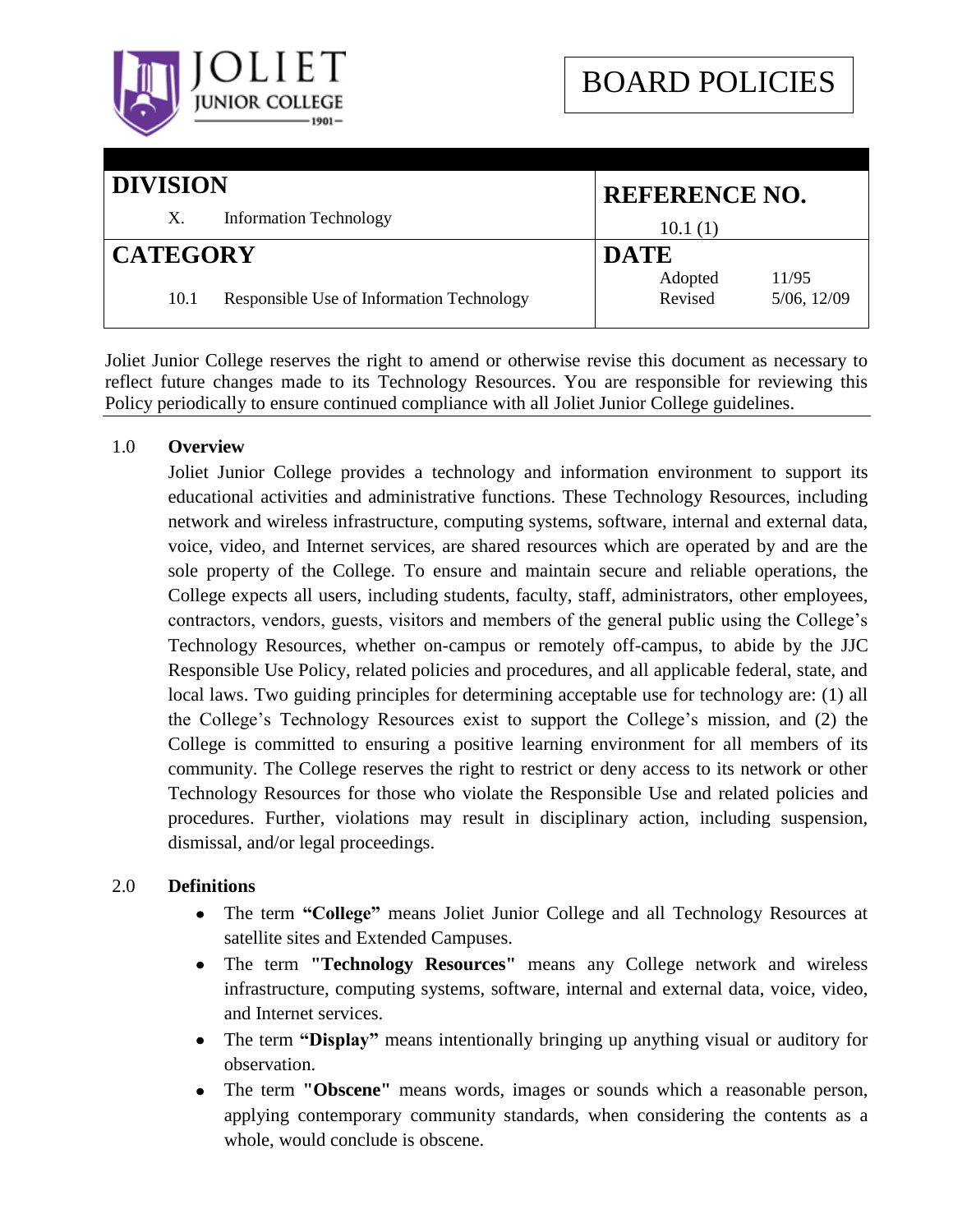

| <b>DIVISION</b> |                                           | <b>REFERENCE NO.</b> |                      |
|-----------------|-------------------------------------------|----------------------|----------------------|
| Χ.              | <b>Information Technology</b>             | 10.1(2)              |                      |
| <b>CATEGORY</b> |                                           | <b>DATE</b>          |                      |
| 10.1            | Responsible Use of Information Technology | Adopted<br>Revised   | 11/95<br>5/06, 12/09 |

- The term **"Threatening"** means communications which result in a reasonable person  $\bullet$ being disturbed by or fearful of bodily, emotional, or mental harm.
- The term **"Harass"** means to engage in knowing and willful conduct directed at  $\bullet$ another which a reasonable person would find alarming, upsetting or disturbing. Harass also means to subject another to unwelcome sexual advances, requests for sexual favors, and other verbal, visual or physical conduct of a sexual nature. For further clarification see Board Policy 2.2.2 Sexual Harassment.

# 3.0 **Policy**

This policy applies to all users, including students, faculty, staff, administrators, other employees, contractors, vendors, guests, visitors and members of the general public who use the College Technology Resources. These individuals are required to take reasonable and necessary measures to safeguard the operating integrity of College-owned or College-leased Technology Resources. Individuals are required to prevent access by unauthorized users while acting to maintain a working environment conducive to carrying out the College's mission of instruction, scholarship, and public service. The College expects that all members of its community act in accordance with these responsibilities, relevant laws and contractual obligations, and the highest standards of ethics. The user agrees to hold harmless the College, its employees and agents from any claim arising out of the user"s breach of this Policy.

Only authorized users are granted access to Technology Resources, and users are limited to specifically defined, documented and approved applications and levels of access rights. Access control for Technology Resources is achieved minimally via user IDs that are unique to each individual user to provide individual accountability. Any user accessing the College networks and systems must be authenticated. The level of authentication must be appropriate to the data classification and transport medium.

Because of the richness of the Internet and the College"s Technology Resources, it is not possible to catalogue exhaustively all acceptable and unacceptable uses. Prior to actual utilization of unfamiliar Technology Resources, employees and students should consult their supervisors or classroom instructors, respectively, about the appropriateness of such uses.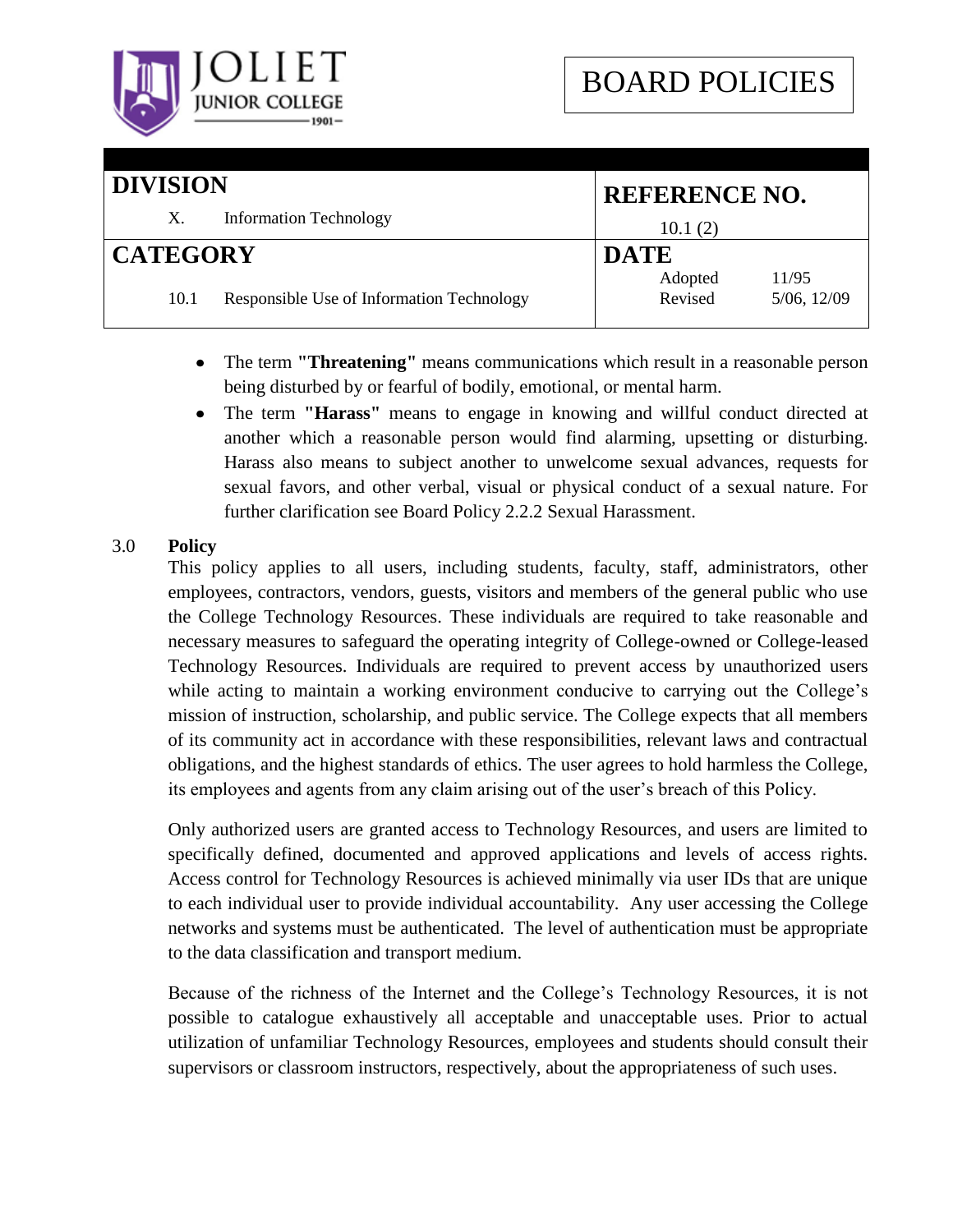

| <b>DIVISION</b> |                                           | <b>REFERENCE NO.</b> |                      |
|-----------------|-------------------------------------------|----------------------|----------------------|
| X.              | <b>Information Technology</b>             | 10.1(3)              |                      |
| <b>CATEGORY</b> |                                           | <b>DATE</b>          |                      |
| 10.1            | Responsible Use of Information Technology | Adopted<br>Revised   | 11/95<br>5/06, 12/09 |

# 3.1 **Appropriate Use of Technology**

The College"s Technology Resources are used to support its teaching, research, service, social, administrative, and union functions. Activities deemed to be appropriate uses of College Technology Resources include but are not limited to the following:

# 3.1.1 **Appropriate Educational Use (students)**

Carrying out College course assignments and activities (See Article 8 of the Faculty Contract and Board Policy 7.6.2 Academic Freedom) requiring access to and use of campus Technology Resources, including:

- A. Authorized access to and use of computer programs licensed by JJC available on stand-alone and networked College Technology Resources (e.g., workstations, laptops, kiosks).
- B. Authorized access to lab and campus networks to perform and complete required course work for College courses in which the student is currently enrolled.
- C. User access to authorized College student email accounts.
- D. Independent study and research.
- E. Agreement by user to follow Responsible Use Procedures established by individual computing labs and Technology Resources and obey directives issued by authorized College personnel supervising such labs and College systems.

# 3.1.2 **Appropriate Instructional Use (faculty)**

All College academic settings involving preparation and instruction will follow the current contractual agreement between ICC District 525 and JJC Faculty Council AFT Local 604 regarding academic freedom (See Article 8 of the Faculty Contract and Board Policy 7.6.2 Academic Freedom). The following general uses are accepted:

- A. Use in classroom instruction. College-approved software, hardware, and accessories needed by faculty as part of their instruction and research efforts are allowed.
	- 1. Any downloading or sharing of materials must comply with copyright laws and any software used on College-owned Technology Resources must have a valid license.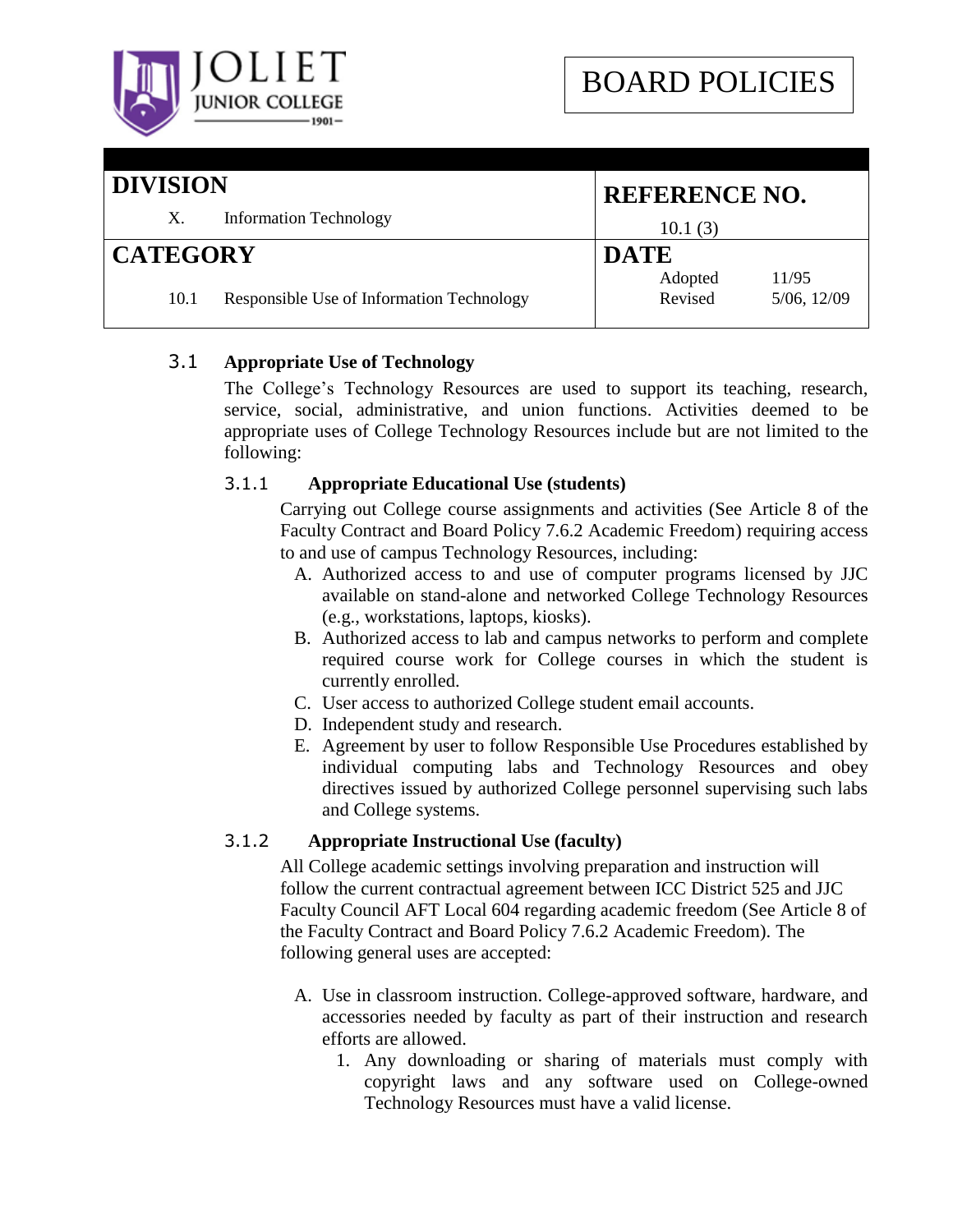

### **DIVISION** X. Information Technology **REFERENCE NO.** 10.1 (4) **CATEGORY** 10.1 Responsible Use of Information Technology **DATE** Adopted 11/95 Revised 5/06, 12/09

- 2. If software is requested to be installed or upgraded on a College computer, it is the software owner"s or licensee"s responsibility to ensure licensing requirements have been met.
- B. Development of instructional materials.
- C. Research connected to academic and instructional concerns and interests.
- D. Communication related to the business of the College with colleagues, students, institutions, and professional organizations.
- E. Accessing Technology Resources after hours and on weekends for teaching, training, and research needs.

# 3.1.3 **Appropriate Administrative Use (College employees)**

- A. Administrative communications, business communications and business transactions.
- B. Communication related to the business of the College with colleagues, students, institutions, and professional organizations.
- C. Research tied to College concerns and interests.
- D. Accessing Technology Resources during lunch and breaks.

# 3.1.4 **Appropriate Personal Use (College employees)**

(Administration, faculty, and staff)

Employee personal use of College computers and equipment, including Email and Internet access, is an accepted and appropriate benefit of being associated with the College's rich Technology Resource environment. However, all the following conditions, which may be verified by the employee's supervisor, must be met:

A. There is little or no cost to the College.

- B. Any use (excluding lunch and breaks) of Technology Resources
	- 1. does not exceed 3% of an Administrator's work day at the College;
	- 2. does not exceed 3% of a Staff member"s work day at the College;
	- 3. By Faculty is governed by Article 8 of the Faculty Contract and Board Policy 7.6.2 Academic Freedom.
- C. The use does not interfere with the performance of the employee's official duties.
- D. The use does not disrupt or distract from the conduct of College business due to volume or frequency.
- E. The use does not disrupt other College employees and does not obligate them to make personal use of College resources.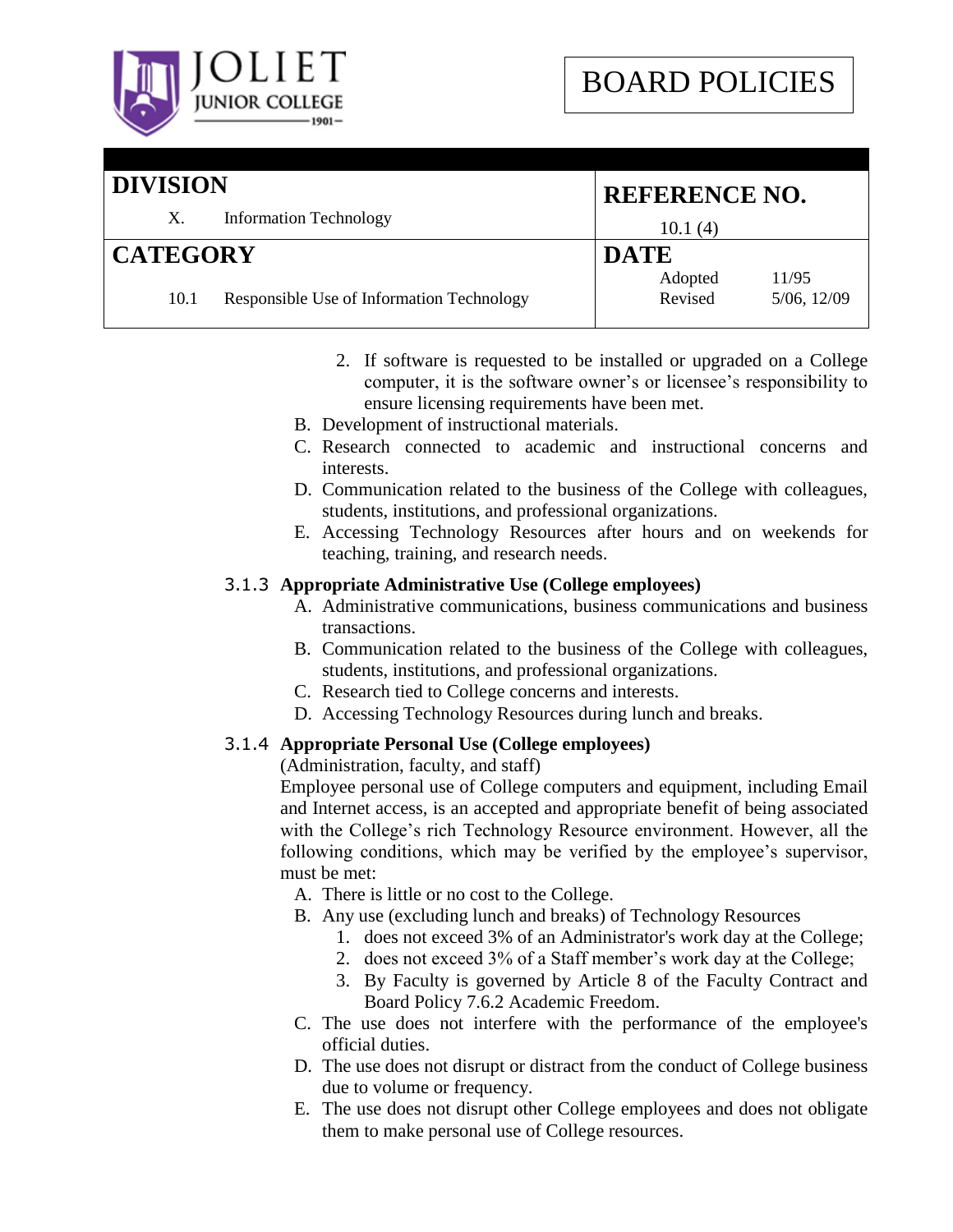

| <b>DIVISION</b> |                                           | <b>REFERENCE NO.</b> |                      |
|-----------------|-------------------------------------------|----------------------|----------------------|
| Х.              | <b>Information Technology</b>             | 10.1(5)              |                      |
| <b>CATEGORY</b> |                                           | <b>DATE</b>          |                      |
| 10.1            | Responsible Use of Information Technology | Adopted<br>Revised   | 11/95<br>5/06, 12/09 |

- F. The use does not compromise the security or integrity of College property, information, or software.
- G. The use does not negatively impact the Technology Resources of the College.

# 3.1.5 **Appropriate Guest Use**

The College provides guest Internet access for visitors over an unsecured wireless network and on public computers located in designated computer labs and in kiosks. Guests are welcome to use the College"s Guest Network as long as their activities do not interfere with those of the campus community.

The guest user agrees to follow Responsible Use Procedures established by individual computing labs and Technology Resources and obey directives issued by authorized College personnel supervising such labs and College systems.

# 3.2 **Inappropriate Use of Technology Resources**

Use of College Technology Resources for purposes other than those identified in section 3.1 is not permitted. Users are prohibited from using the College Technology Resources in any manner identified in this section and are not limited to these examples.

Any user who violates this section of the procedure by engaging in inappropriate use of College Technology Resources shall be subject to revocation or suspension of user privileges, student or employee disciplinary procedures, and may be subject to criminal or civil sanctions as defined by law.

# 3.2.1 **Specific Examples of Inappropriate Use**

Specific examples of inappropriate use of Technology Resources include, but are not limited to:

- A. Accessing unauthorized information.
- B. Disrupting colleagues and/or work environment inside or outside of working hours.
- C. Violating the rights of others by publishing or displaying any information that a reasonable person might find offensive, obscene, known to be inaccurate or false, profane, or threatening. This does not apply to academic classes and College-approved activities.
- D. Using the Technology Resources in a way that interferes with any College activities and obligations.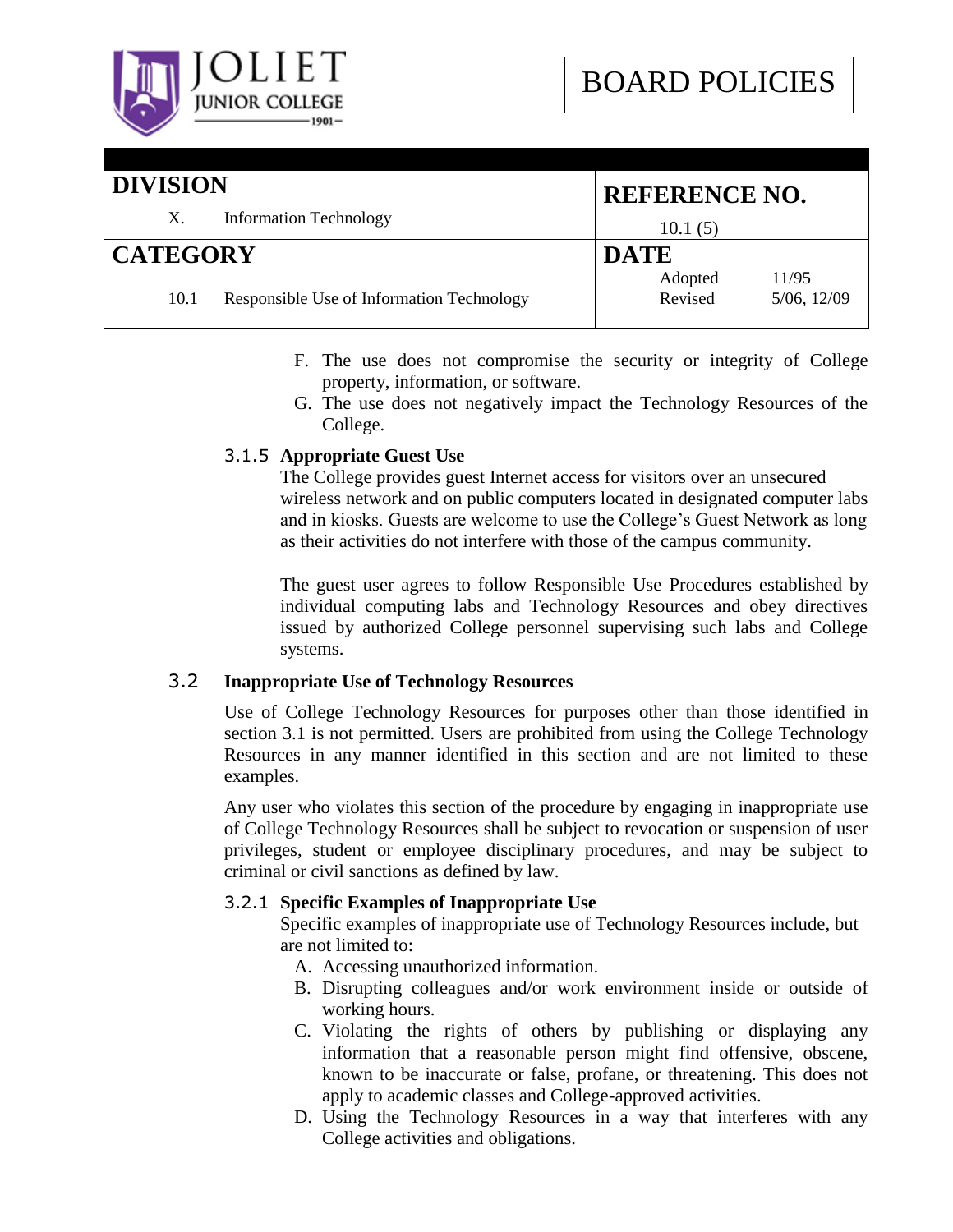

**REFERENCE NO.**

10.1 (6)

**DATE**

# **DIVISION** X. Information Technology

# **CATEGORY**

#### 10.1 Responsible Use of Information Technology Adopted 11/95 Revised 5/06, 12/09

- E. Interfering with the security or operation of Technology Resources.
- F. Attempting to alter or gain or actually altering or gaining unauthorized access to files or any other Technology Resources.
- G. Attempting to or actually damaging, altering, or disrupting the operations of Technology Resource files or systems.
- H. Attempting to or actually vandalizing equipment, software, hardware, or data belonging to the College or others.
- I. Supporting, promoting, or soliciting for an outside organization or group unless otherwise authorized by law and/or College policy.

# 3.2.2 **Violations of College Policy**

It is contrary to College policy for a user to use, submit, publish, display, or transmit on the network or on any Technology Resource any information which:

- A. Contains material which is defamatory, offensive, harmful, hateful, abusive, obscene, pornographic, profane, threatening, or otherwise biased, discriminatory (based upon protected classes), or illegal.
- B. Deliberately inhibits other users from using the system or affects the efficiency of the Technology Resources.
- C. Uses Technology Resources for the purpose of criminal intent or any other illegal purpose.
- D. Violates or infringes on the rights of any other person, including the right to privacy.

# 3.2.3 **Other Examples of Unacceptable Use**

It is also unacceptable for a user to use College Technology Resources to:

- A. Display, view, download or send pornographic or other obscene materials.
- B. Conduct any unauthorized fundraising or public relations activities for non-College entities.
- C. Knowingly pass on material, information, or software in violation of College policy and/or federal, state, and local laws.
- D. Conduct, promote or advertise unauthorized personal, commercial, or private enterprise (this excludes public speaking on behalf of the College).
- E. Advertising and/or selling for personal commercial purposes without prior College authorization.
- F. Endanger productivity of College students and employees.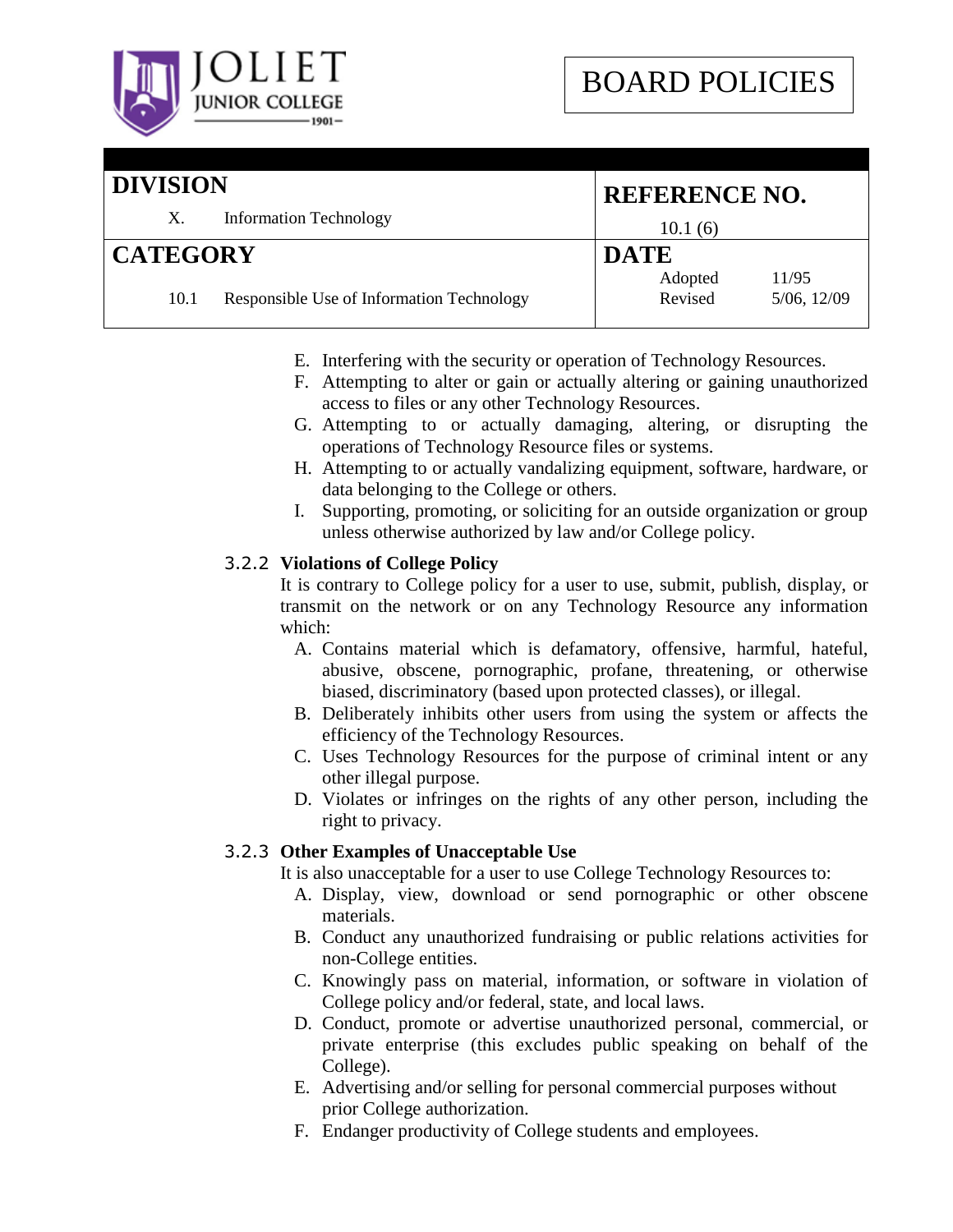

| <b>DIVISION</b> |                                           | <b>REFERENCE NO.</b> |                      |
|-----------------|-------------------------------------------|----------------------|----------------------|
| X.              | <b>Information Technology</b>             | 10.1(7)              |                      |
| <b>CATEGORY</b> |                                           | <b>DATE</b>          |                      |
| 10.1            | Responsible Use of Information Technology | Adopted<br>Revised   | 11/95<br>5/06, 12/09 |

G. Bully, harass, or belittle others.

# 3.3 **Electronic Mail (Email)**

The College provides electronic mail resources to facilitate communication, student learning, public service, safety, and any College-related task or issue. In particular, students and employees of the College are assigned a College email account and are expected to access their College email regularly in order to receive and respond to important notices and information (e.g. personal and account information, emergency situations, severe weather advisories, school closings and major event cancellations). Authorized College faculty, staff and students are allowed to access their College accounts from any appropriate computer lab, kiosk, or designated computer on any College campus.

When using email, users shall abide by conventional etiquette guidelines developed for the Internet ("Netiquette"). These guidelines can be found by searching the Internet. In addition to Netiquette, users should consider the ethical and/or legal aspects of email correspondence.

# 3.3.1 **Privacy, Confidentiality and Public Records Considerations**

The College will make reasonable efforts to maintain the integrity and effective operation of its email systems. Student, faculty, staff and administration email may not be searched without just cause and prior approval from the President of the College. Users are advised that these systems should in no way be regarded as a secure medium for the communication of sensitive or confidential information. Because of the nature and technology of electronic communication, the College can assure neither the privacy of an individual user"s use of the College"s email resources nor the confidentiality of particular messages that may be created, transmitted, received, or stored on these systems.

- A. Users should be aware their College email messages, (including those created, deleted, sent, or received by faculty, staff or administrators in connection with College business) may be considered public records and may be disclosed to members of the public upon request, subject to FOIA, FERPA, and any other legal restrictions.
- B. Email is archived at the discretion of the College.

# 3.3.2 **Permissible Use of Electronic Mail**

A. Authorized College students, faculty, staff and administration are allowed to use the College"s email systems and resources.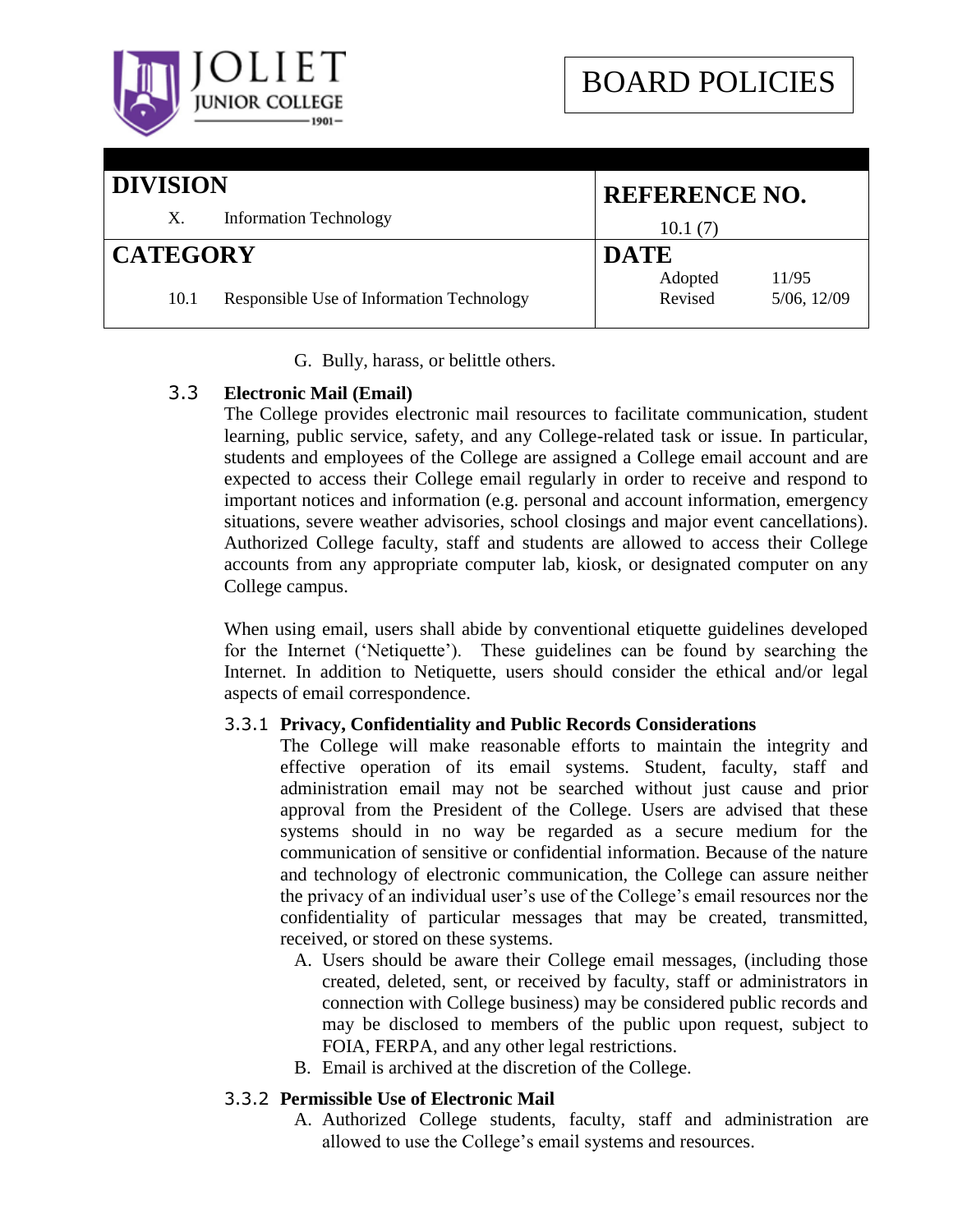

| <b>DIVISION</b> |                                           |                    | <b>REFERENCE NO.</b> |  |
|-----------------|-------------------------------------------|--------------------|----------------------|--|
| Χ.              | <b>Information Technology</b>             | 10.1(8)            |                      |  |
| <b>CATEGORY</b> |                                           | <b>DATE</b>        |                      |  |
| 10.1            | Responsible Use of Information Technology | Adopted<br>Revised | 11/95<br>5/06, 12/09 |  |

- B. Authorized third-party contractors, vendors, guests, and other persons who have received permission from the Vice President of Learner Support and Technology Services are allowed to use the College"s email systems and resources.
- C. The use of any College resources for email must be related to College business, including academic pursuit (faculty development, education, seminars, etc.). Incidental and occasional personal use of email, subject to the provisions of responsible use of information technology as set forth in article 3.1.4 of this policy, may occur when such use does not generate a direct cost to the College (e.g., printing email).

# 3.3.3 **Best Practices**

Authorized College faculty, staff and students shall

- A. ensure that messages are addressed to the appropriate recipient(s).
- B. not subscribe to list servers or other distribution lists that are not College related. Such lists tend to overload and affect the performance of the email system
- C. not compromise password confidentiality by giving passwords to others or exposing passwords to public view.
- D. change passwords on a regular basis.
- E. retain messages only if relevant to the work or any pending litigation. The College's email system will retain messages according to the College Email policy. Messages having a legitimate business purpose should be archived or printed and filed.
- F. address messages to recipients who "need to know." Messages sent unnecessarily to a long list of recipients' lowers system performance, and may annoy recipients.
- G. avoid opening messages or attachments received from unidentifiable senders. Messages and attachments can carry viruses and other malicious content.
- H. construct messages professionally and completely.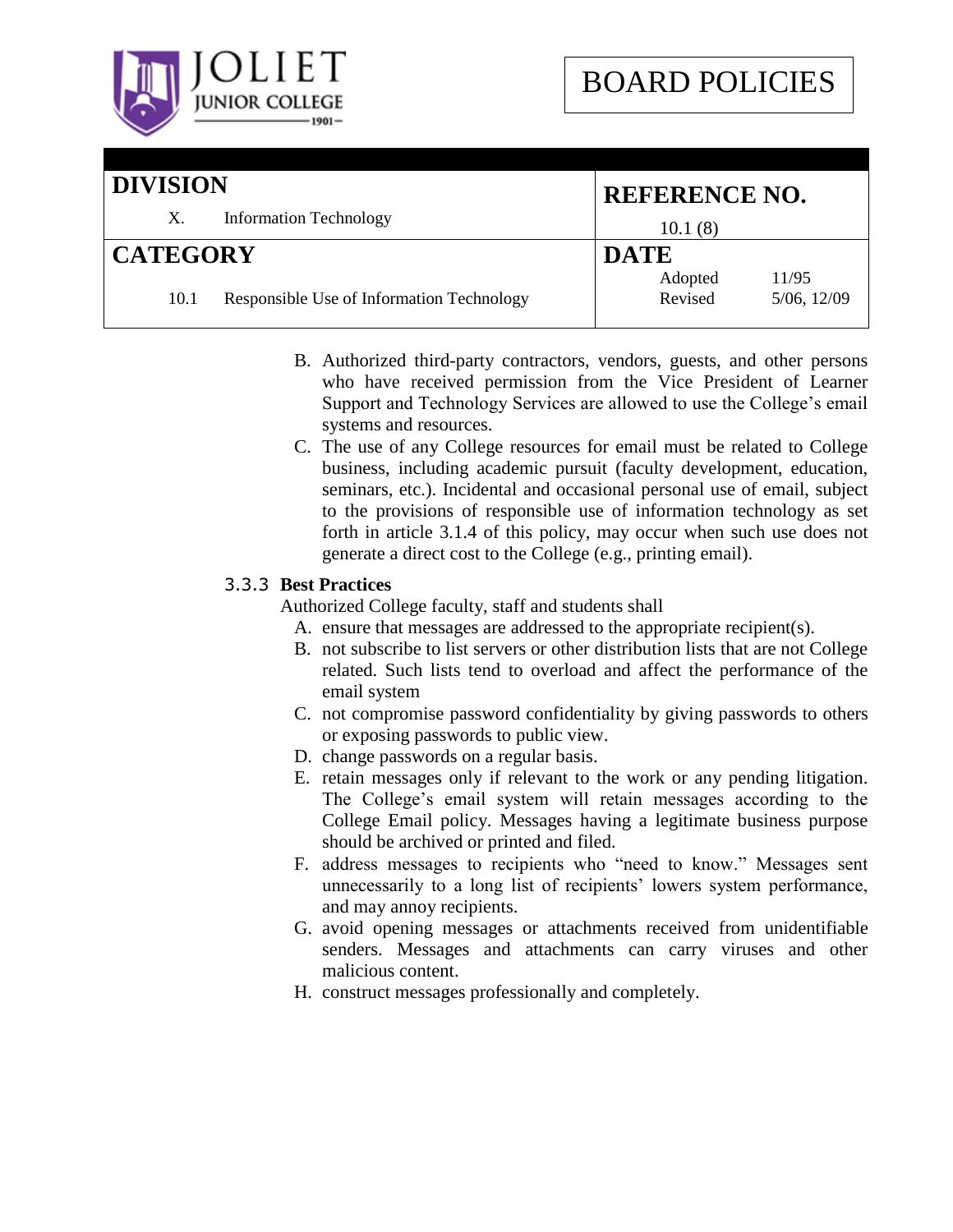

# **DIVISION** X. Information Technology **REFERENCE NO.** 10.1 (9) **CATEGORY** 10.1 Responsible Use of Information Technology **DATE** Adopted 11/95 Revised 5/06, 12/09

# 3.3.4 **Prohibited Use of Electronic Mail**

The following use of email is strictly prohibited. Employees aware of any violation should immediately report the violation to their supervisor or Human Resources representative. Students should contact their instructor or the Dean of Students.

- A. Unauthorized use (e.g., accessing someone else"s email), forging or fraudulently modifying email, or distorting the meaning of the original email text.
- B. Knowingly or recklessly sending unsolicited mail or messages (mass mailing). Examples of such broadcasts include chain letters, advertisements, solicitations, viruses, hoaxes, spam mail, and other email schemes that may cause excessive network traffic or bandwidth use (see Broadcast Email section 3.3.5).
- C. Attempting to breach any security measures on any email system, or attempting to intercept any email transmissions without proper authorization.
- D. The creation and/or exchange of messages that, to a reasonable person, would be considered offensive, harassing, obscene or threatening.
- E. The exchange of privileged, confidential or sensitive information to inappropriate persons.
- F. Sending messages from another person's account.

# 3.3.5 **Broadcast Email**

Those who anticipate sending electronic mail messages to the entire master list of employees and/or students for official College or academic purposes are responsible for consulting with their supervisor, Vice President or Communications and External Relations to determine the appropriate means for distributing messages with the least impact on campus network and computing resources.

Authority to use the entire master list of email addresses of College employees rests with the Senior Staff.

Authority to send email to all students rests with the College President, Vice-Presidents, Communications and External Relations, Deans, Director of Student Activities and Campus Police.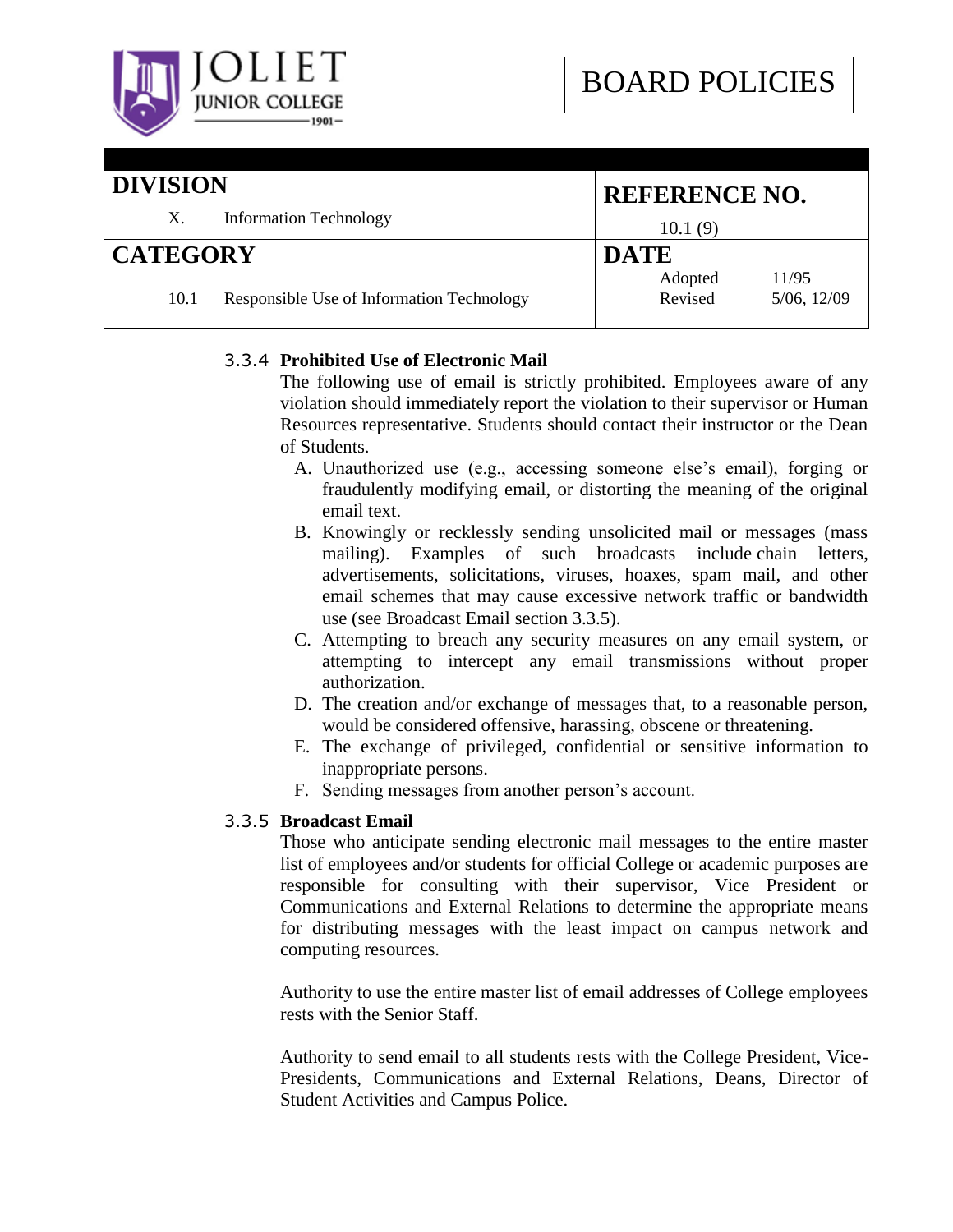

# **DIVISION**

| DIVISION        |      |                                           | <b>REFERENCE NO.</b>                       |  |
|-----------------|------|-------------------------------------------|--------------------------------------------|--|
|                 | X.   | <b>Information Technology</b>             | 10.1(10)                                   |  |
| <b>CATEGORY</b> |      |                                           | <b>DATE</b>                                |  |
|                 | 10.1 | Responsible Use of Information Technology | 11/95<br>Adopted<br>Revised<br>5/06, 12/09 |  |

# 3.4 **Administrative Systems Access**

College employees will be given access to the College"s administrative systems as needed. Accounts and security clearance must be authorized by a Director or Vice-President.

# 3.5 **Internet**

The Internet provides a means of accessing information useful for students, employees, and guests of the College. Users should abide by conventional etiquette guidelines developed for the Internet ("Netiquette"). These guidelines can be found by searching the Internet.

# 3.5.1 **Internet Appropriate Use**

Users are responsible for making sure they use this access correctly and wisely. Acceptable uses include but are not limited to:

- A. Access to and sharing of information that is in direct support of College students and/or College-related business.
- B. Communication of information related to student or professional development.
- C. Keeping current on topics of general College interest.
- D. Encouraging collaboration and sharing of resources.

# 3.5.2 **Internet Inappropriate Use**

Unacceptable uses include but are not limited to:

- A. Intentionally viewing, downloading or distributing anything that a reasonable person might find offensive, obscene, profane, or threatening.
- B. Compromising productivity of the College.
- C. Violating federal, state, and local laws.
- D. Distributing or printing copyrighted materials found on the Internet.

# 3.6 **Network Use and User Accounts Guidelines**

The primary purpose of the College's network is to serve members of the campus community – JJC students, faculty, staff, and guests. Use of the College's Network, Internet connection and email resources is a privilege and it is expected that all users given access abide by the Responsible Use guidelines. The College reserves the right to extend, restrict, or deny privileges and access to its Technology Resources.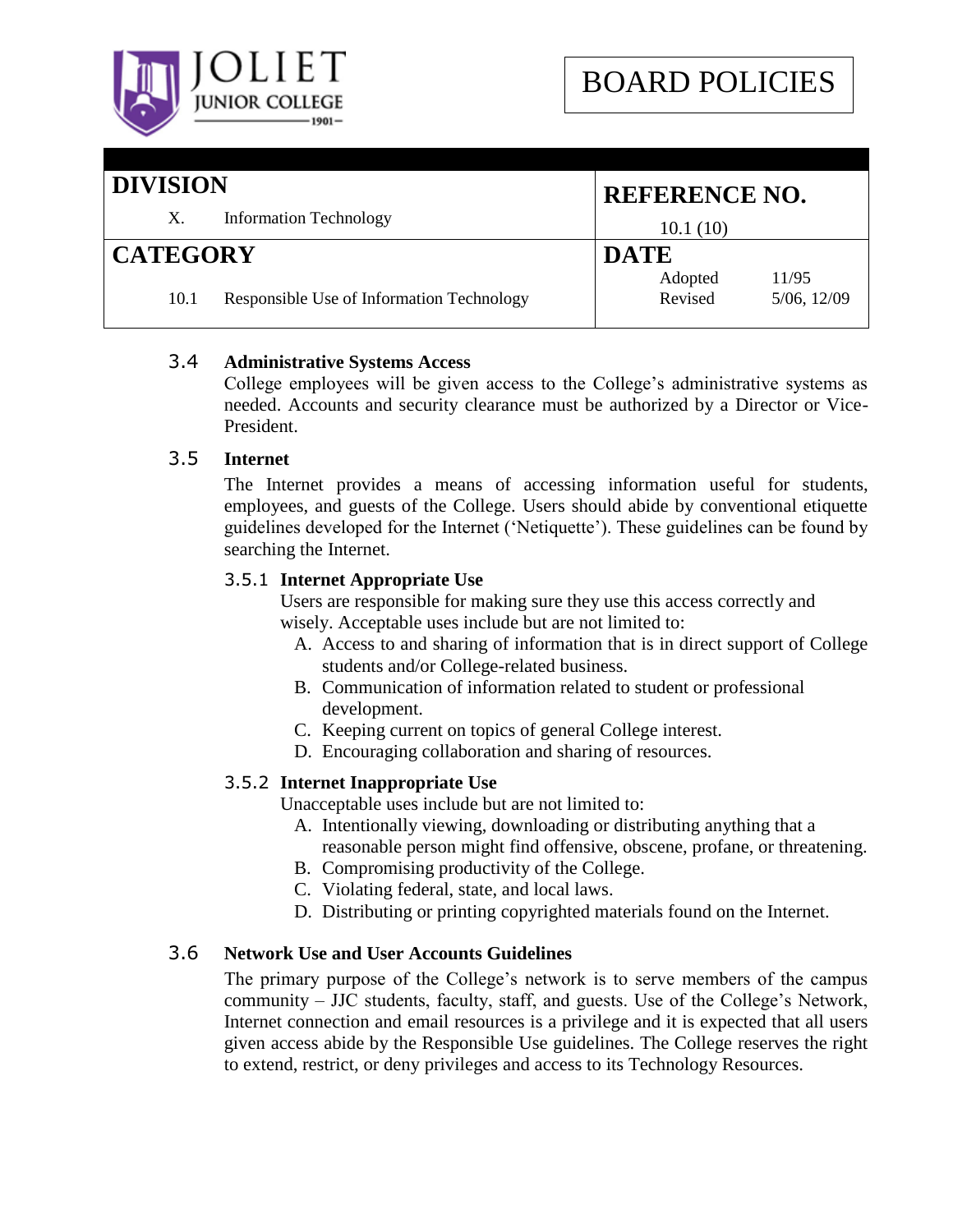

### **DIVISION** X. Information Technology **REFERENCE NO.** 10.1 (11) **CATEGORY** 10.1 Responsible Use of Information Technology **DATE** Adopted 11/95 Revised 5/06, 12/09

# 3.6.1 **Network Appropriate Use**

College facilities and accounts are to be used for the activities or purposes for which they are designated. Appropriate uses of network and user-accounts include:

- A. Accessing only those computer accounts for whose use they have been authorized. Users must identify computing work with their own username or other approved IDs so that responsibility for the work and/or student activity can be identified.
- B. Using accounts for authorized purposes. This policy shall not prevent informal communication.
- C. The maintaining, by Network administrators, general files and communications as a whole to ensure system integrity.
- D. Maximizing the use of technologies covered under this user policy to reduce the cost of postage, letters, reports, etc.

# 3.6.2 **Network Inappropriate Use**

Inappropriate uses of network and user-accounts include:

- A. Establishing a major network service, introducing a service that conflicts with a centrally, predefined service, or obtaining network connectivity without coordinated planning and prior approval from the Vice President of Learner Support and Technology Services.
	- 1. This need for planning and prior approval also extends to, but is not limited to, network wiring, network infrastructure, dial-up service, network addresses and naming conventions, networkattached computer labs, and wireless access points.
- B. Knowingly or recklessly downloading, distributing, or streaming data (text, audio, video…) files large enough to disrupt or compromise Network Resources. The College reserves the right to take any steps necessary to preserve the integrity and stability of the Network Resources.
- C. Breaching the security of Technology Resources and Systems through the use of **LOOPHOLES**, system deficiencies, knowledge of computer or network security systems, or knowledge of a password to do any of the following, including, but not limited to, damaging a computer or computers, compromising network systems, obtaining extra resources, taking resources from another user or gaining access or attempting to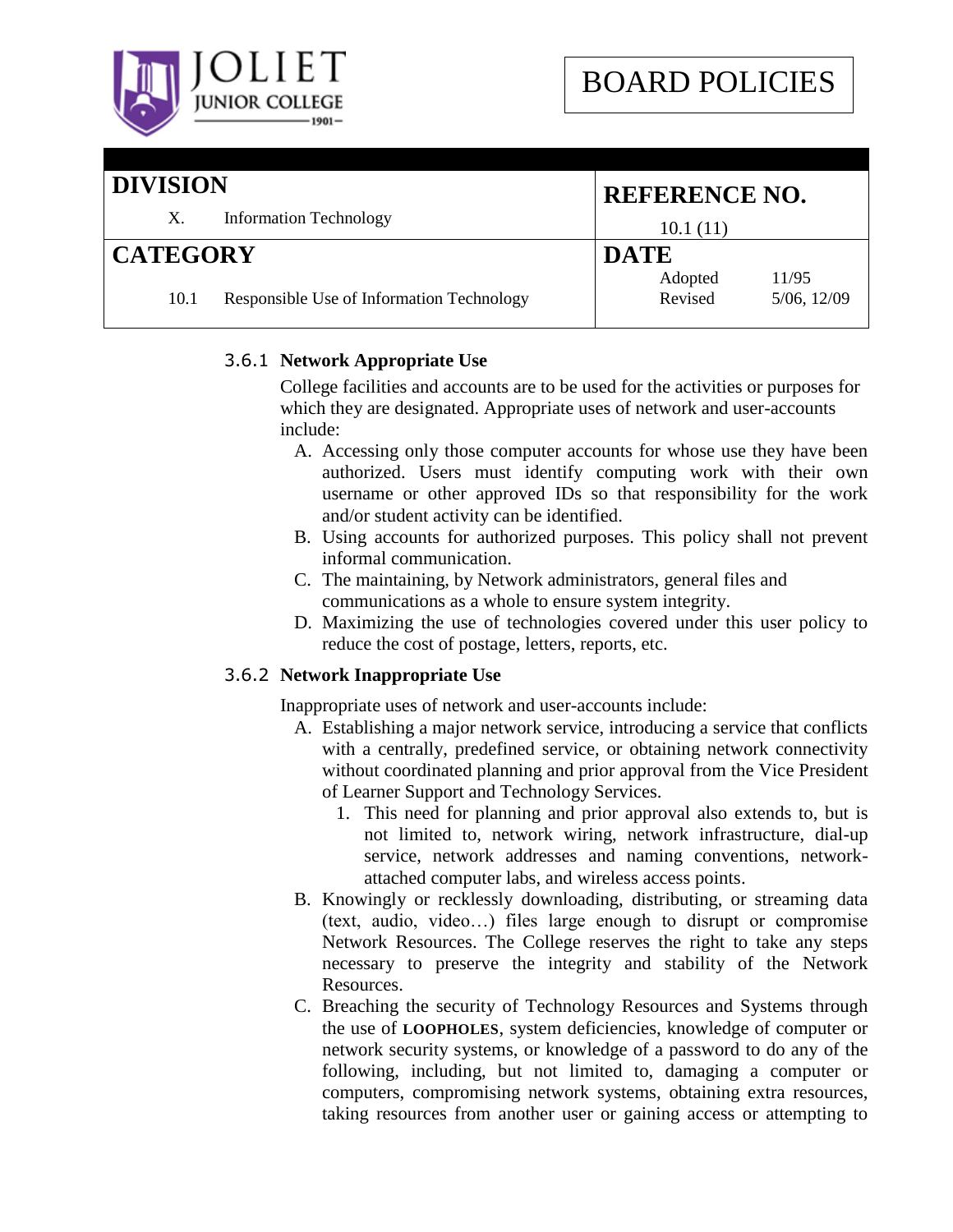

| <b>DIVISION</b> |                                           | <b>REFERENCE NO.</b> |                           |
|-----------------|-------------------------------------------|----------------------|---------------------------|
| X.              | <b>Information Technology</b>             | 10.1(12)             |                           |
| <b>CATEGORY</b> |                                           | <b>DATE</b>          |                           |
| 10.1            | Responsible Use of Information Technology | Adopted<br>Revised   | 11/95<br>$5/06$ , $12/09$ |

gain access to restricted resources for which proper authorization has not been given.

- D. Providing access to others through their College network connection.
	- 1. All users accept full responsibility for all violations that occur while they are logged on to the College network. When users leave a workstation, they are expected to properly lock or log out of all applications and networks.
- E. Accessing network infrastructure devices without proper authority.
	- 1. A notice will be displayed, where applicable, warning that only those with proper authorization are allowed to access the system. A warning message will make clear that the system is a private network or application and unauthorized users should disconnect or log off immediately.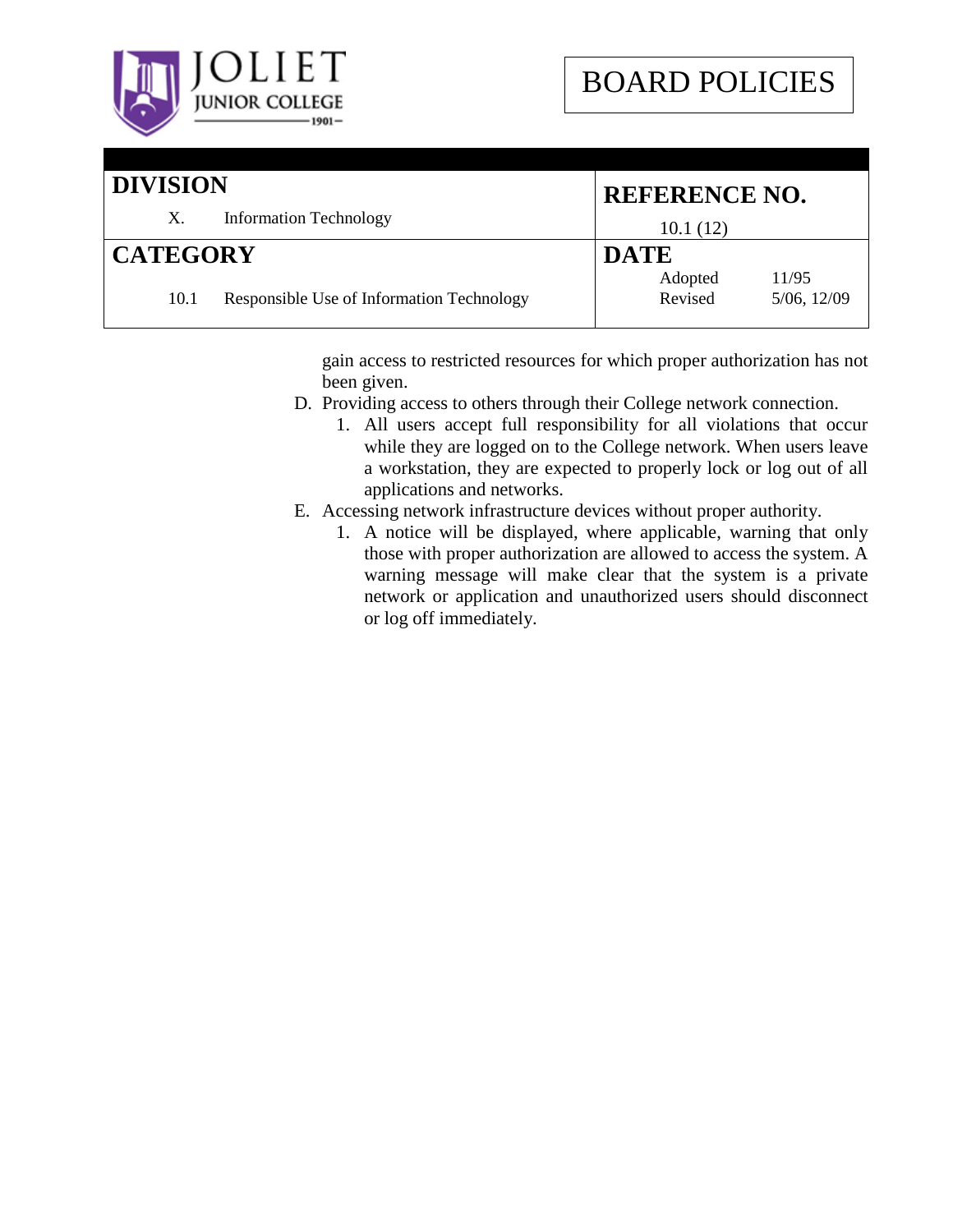

# **DIVISION**

|                 | DIVISION |                                           |                    | <b>REFERENCE NO.</b> |  |
|-----------------|----------|-------------------------------------------|--------------------|----------------------|--|
|                 | X.       | <b>Information Technology</b>             | 10.1(13)           |                      |  |
| <b>CATEGORY</b> |          | <b>DATE</b>                               |                    |                      |  |
|                 | 10.1     | Responsible Use of Information Technology | Adopted<br>Revised | 11/95<br>5/06, 12/09 |  |

# 3.6.3 **Need-to-Know**

Users will be granted access to information on a "need-to-know" basis based on their user account role at the College. That is, users will only receive access to the minimum applications and privileges required to carry out their responsibilities.

# 3.6.4 **Employee Compliance Statements**

College employees and students must sign a compliance statement regarding the use of Technology Resources prior to receiving a user-ID. A signature on this compliance statement indicates the user understands and agrees to abide by College policies and procedures related to Technology Resources.

# 3.6.5 **Third-Party Access (Non-Employee)**

Contractors, consultants, business partners, or individuals who are not employees or students will be allowed to access the College"s Guest Network, but they will not be granted a user-ID or be given additional privileges to use College Technology Resources unless they have obtained written approval from the VP of Learner Support and Technology Services.

# 3.6.6 **Remote Access**

Remote access must conform to all federal, state, and local statutory requirements including but not limited to the Family Educational Rights and Privacy Act (FERPA).

# 3.6.7 **Accountability**

Users shall not disclose their login and password to anyone. Authorized users are responsible for the security of their passwords and accounts. Passwords shall be changed according to College policy.

# 3.7 **Intellectual Property**

All members of the College community must observe the College's intellectual property rights.

# 3.8 **Copyright**

Copyright laws do not allow a person to store, distribute, or alter the content of copyrighted material unless permission has been granted by the copyright holder. Each user is responsible for observing all federal copyright laws. Users must honor copyright laws regarding protected commercial software used at the College. For exceptions to copyright law related to academic use, contact the reference librarians in the college Learning Resource Center (LRC).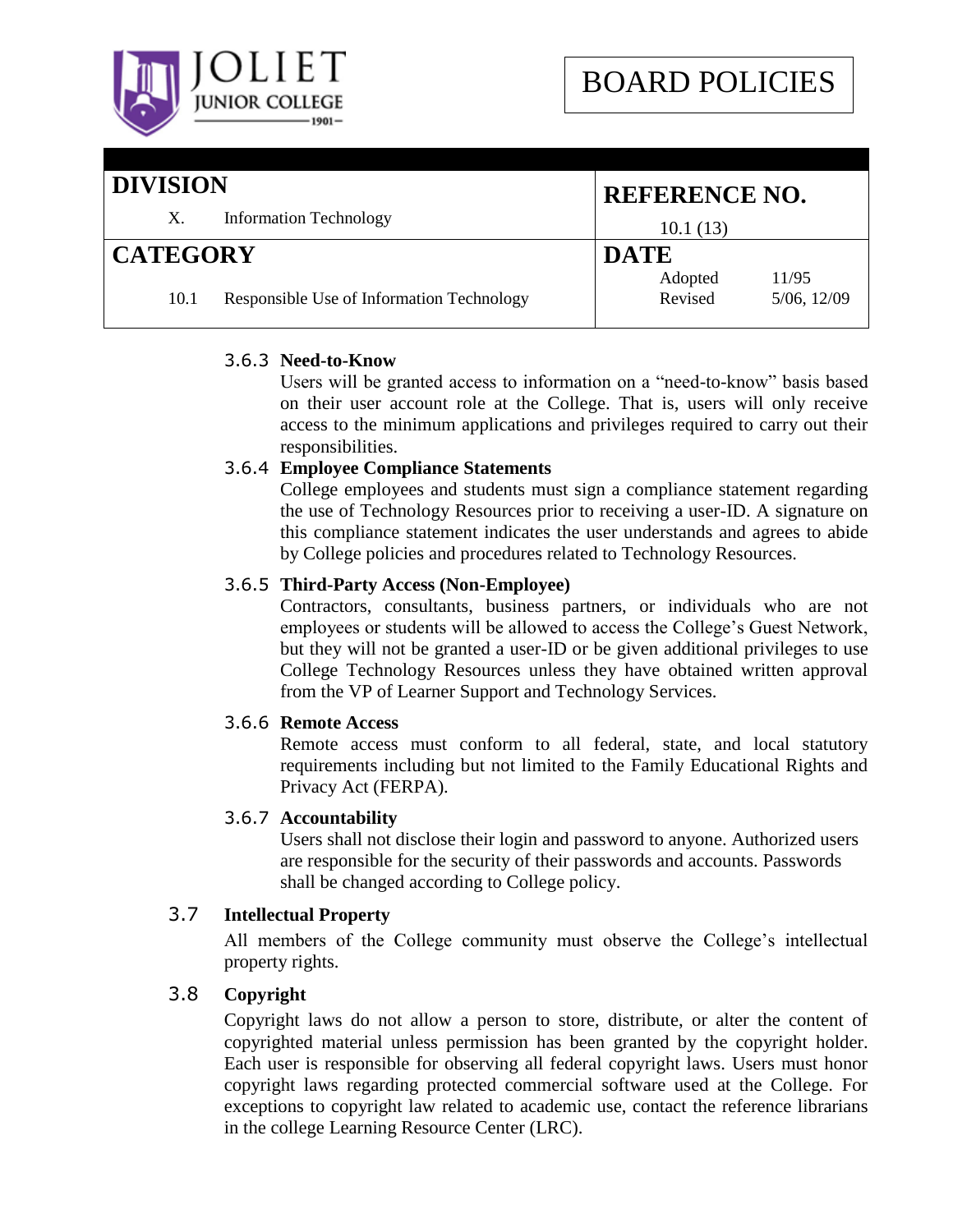

# **DIVISION** X. Information Technology **REFERENCE NO.** 10.1 (14) **CATEGORY** 10.1 Responsible Use of Information Technology **DATE** Adopted 11/95 Revised 5/06, 12/09

# 3.8.1 **Fair Use**

The academic community will follow "reasonable and good-faith" attempts to apply fair use to meet their educational objectives based on the fair use provision of copyright law, Section 107 of the Copyright Act of 1976. "Notwithstanding the provisions of sections [106](http://www4.law.cornell.edu/uscode/uscode17/usc_sec_17_00000106----000-.html) and [106A](http://www4.law.cornell.edu/uscode/uscode17/usc_sec_17_00000106---A000-.html) (Title 17 of the United States Code), the fair use of a copyrighted work, including such use by reproduction in copies or phonorecords or by any other means specified by that section, for purposes such as criticism, comment, news reporting, teaching (including multiple copies for classroom use), scholarship, or research, is not an infringement of copyright. If a user makes a request for, or later uses copyrighted work for purposes in excess of "fair use," that user may be liable for copyright infringement."

# 3.8.2 **Software Compliance with Copyright Laws**

All employees and students who use software owned or licensed by the College must abide by all terms and conditions of the software license agreement(s).

# 3.9 **Security**

Attempts, successful or unsuccessful, to alter system software, to bypass security protocols, to introduce viruses, worms, or other malicious or destructive programs, or otherwise "to hack" are expressly forbidden. Anyone who attempts to breach or breaches security will be prosecuted or disciplined to the fullest extent of the law and/or College policy.

# 3.9.1 **Prohibited Use**

No one may compromise the security of Technology Resources and Systems through the use of loopholes, system deficiencies, knowledge of computer or network security systems, or knowledge of a password to attempt or actually to do any of the following, including, but not limited to, damaging a computer or computers, compromising network systems, obtaining extra resources, taking resources from another user or gaining access or attempting to gain access to restricted resources for which proper authorization has not been given.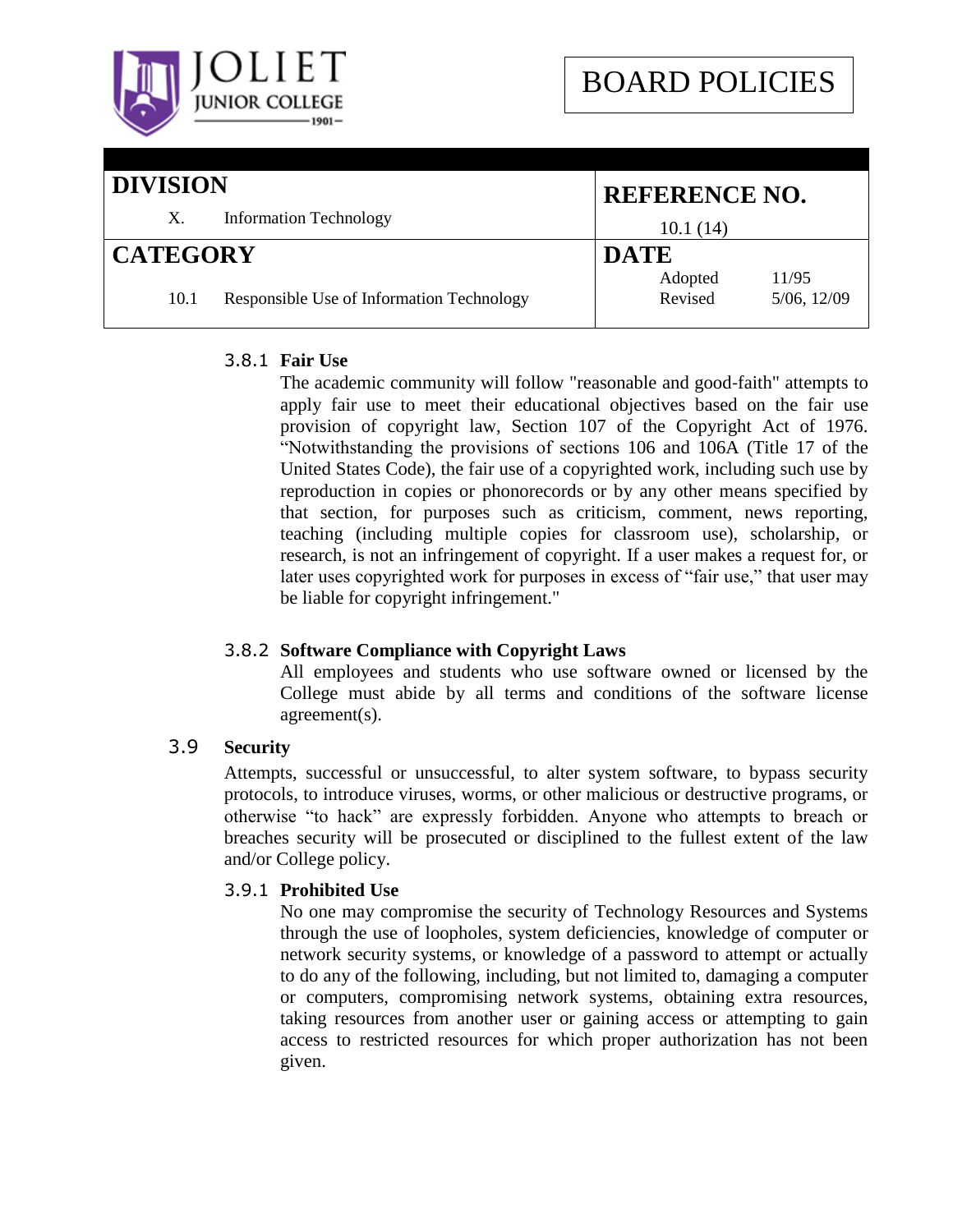

| DIVISION        |      | <b>REFERENCE NO.</b>                      |                    |                      |
|-----------------|------|-------------------------------------------|--------------------|----------------------|
|                 | X.   | <b>Information Technology</b>             | 10.1(15)           |                      |
| <b>CATEGORY</b> |      | <b>DATE</b>                               |                    |                      |
|                 | 10.1 | Responsible Use of Information Technology | Adopted<br>Revised | 11/95<br>5/06, 12/09 |

# 3.9.2 **System Access Controls**

Active workstations should not be left unattended for prolonged periods of time; where appropriate users should lock down their workstations/laptops. When a user leaves a workstation, that user is expected to properly log out of all applications and networks. Users will be held responsible for all actions taken under their sign-on.

# 3.9.3 **Logs**

All inbound and outbound access of the College"s internal network must be maintained. Audit trails for confidential systems should be backed up and stored in accordance with the College back-up and disaster recovery plans. All system and application logs must be maintained in a form that cannot be viewed by unauthorized persons. All logs must be audited on a periodic basis.

# 3.10 **Privacy of Information**

The College respects the privacy of individuals" electronic files and will take reasonable steps to protect that privacy. Moreover, it is the expectation of the College that individual members of the electronic community have an obligation to show the same respect for the privacy of the other members of the community. Users should understand, however, the limited privacy afforded by electronic data storage and electronic mail and should apply appropriate security to protect private and confidential information. To this end, the College reserves the right to access its Technology Resources at any time.

# 3.10.1 **Expectations**

- A. Members of the College community are expected to be knowledgeable of the provisions of:
	- 1. FERPA Family Educational Rights and Privacy Act designed to protect the confidentiality of data and the privacy of individuals (http://www.ed.gov/policy/gen/reg/ferpa/index.html).
	- 2. PIPA Personal Information Protection Act requires that any entity that collects and maintains personal consumer information must notify all affected Illinois customers in the event of a security breach

(http://www.ilga.gov/LEGISLATION/ILCS/ilcs3.asp?ActID=2702 ).

3. FOIA – The Freedom of Information Act provides that any person has the right to request access to public records or information. Valid legal requests for information include but are not limited to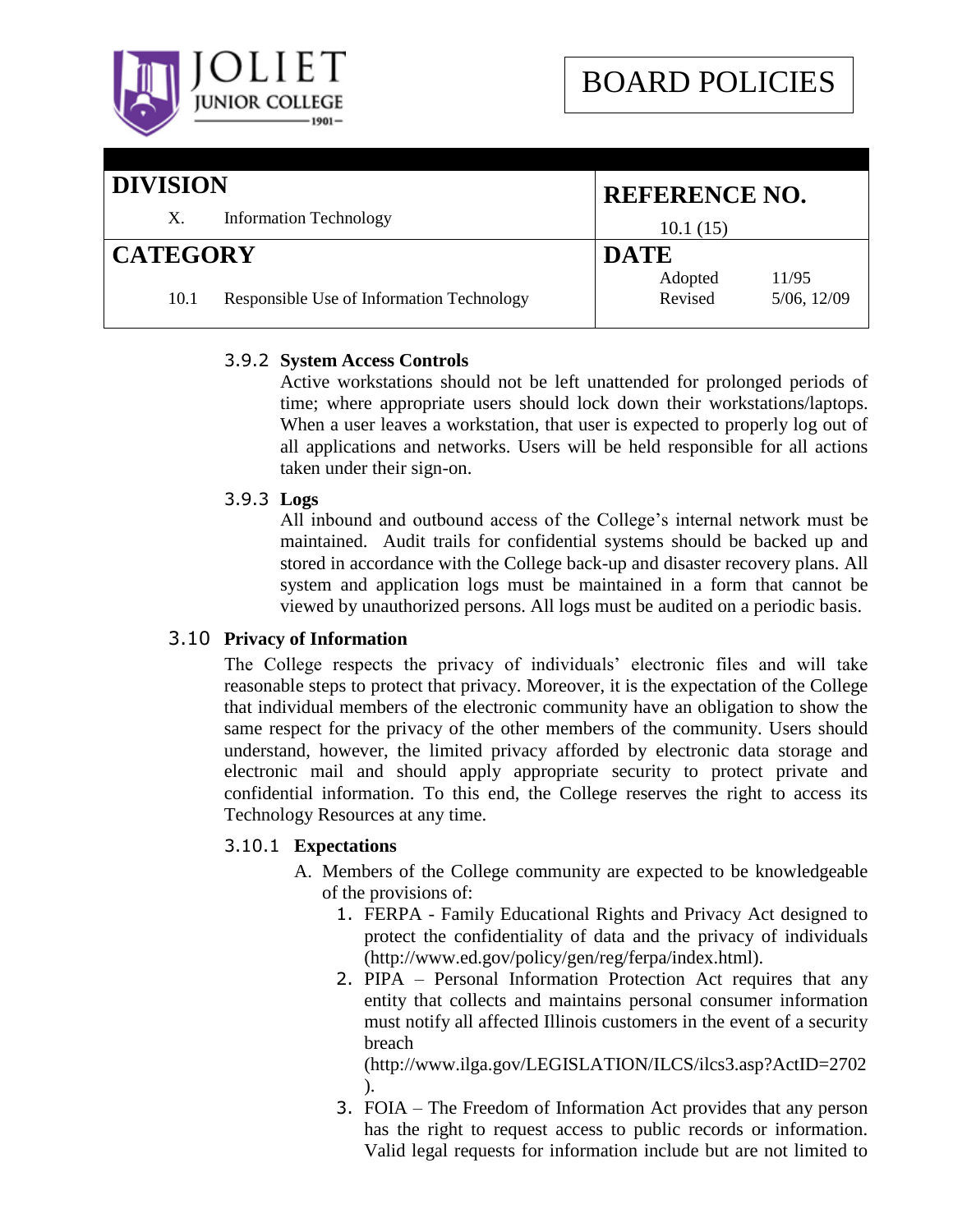

| <b>DIVISION</b><br><b>Information Technology</b><br>X.<br>10.1(16) |                                           | <b>REFERENCE NO.</b> |                      |
|--------------------------------------------------------------------|-------------------------------------------|----------------------|----------------------|
|                                                                    |                                           |                      |                      |
| <b>CATEGORY</b>                                                    |                                           | <b>DATE</b>          |                      |
| 10.1                                                               | Responsible Use of Information Technology | Adopted<br>Revised   | 11/95<br>5/06, 12/09 |

subpoenas, litigation or potential litigation, violation of federal or state law or College policy, and an Illinois FOIA request may allow inspection of electronically stored information. In many instances, electronic files are treated in the same way as paper files. For instance, FOIA allows inspection of public documents (including electronic files), as defined by FOIA, through an appropriate FOIA request. This means that every electronic file is subject to inspection unless there is a specific legal reason that such material is protected

(http://www.ag.state.il.us/government/foia\_illinois.html).

- B. Employees who access College information that is needed in the performance of their normal duties must exercise good judgment and professionalism in the use of such information. In particular, confidential identifying information or demographic data, which pertains to students, employees, or College operations, must be used in a manner that protects rights of privacy and limits personal and institutional liability.
- C. Students are prohibited from accessing confidential College information about anyone except themselves. This prohibition does not imply that students have complete access to confidential information about themselves except information covered under FOIA.
- D. Users of College Technology Resources are subject to all College policies and procedures, and all applicable federal, state, and local laws related to privacy of information.

# 4.0 **Internet Service Provider Policy Guidelines**

The College is bound contractually to the guidelines given in Acceptable Use Policies of its Internet provider(s) in regard to electronic traffic originating from the College.

# 5.0 **Enforcement and Penalties**

Individuals or groups who act in a manner contrary to existing policy for acceptable use or who take actions which have legal implications are subject to appropriate sanctions. The College reserves the right, at all times, to suspend or revoke the privilege of access to College Technology Resources. Violations of this policy shall be cause for disciplinary review. Alleged violations of this policy shall be subject to, but, not limited to the procedures outlined in the College Board Policies, College collective bargaining agreements, Employee Full and Part-time Handbooks, Student Worker Handbook, Student Handbook, and the Student Code of Conduct.